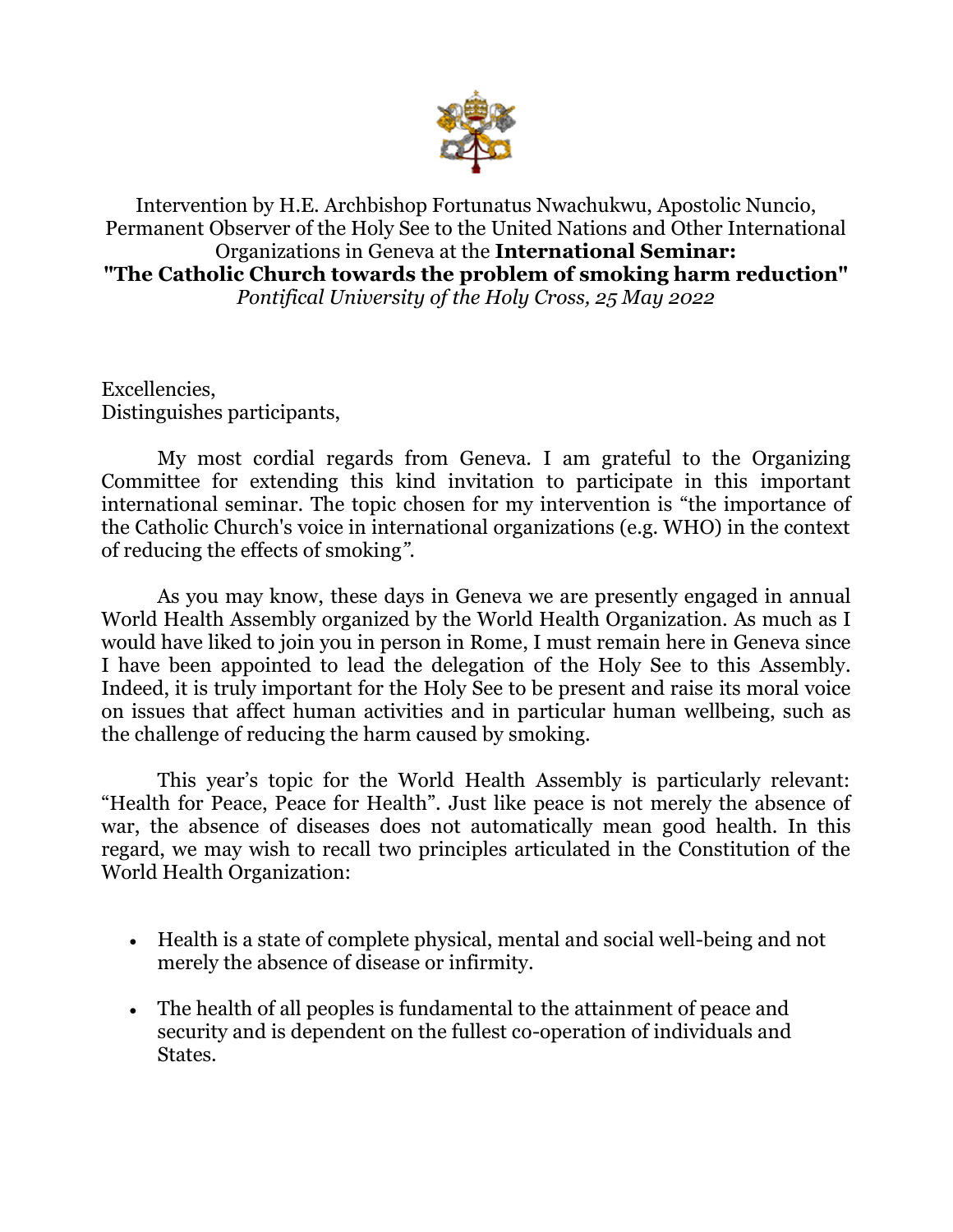Yesterday, while delivering the Holy See's statement to this year's World Health Assembly, I recalled the Holy Father's appeal, made earlier this year to the Diplomatic Corps accredited to the Holy See: "… a comprehensive commitment on the part of the international community is necessary, so that the entire world population can have equal access to essential medical care and vaccine [..] and governments and concerned private entities [need to] demonstrate a sense of responsibility, developing a coordinated response at every level [..], through new models of solidarity and tools to strengthen the capabilities of those countries in greatest need."<sup>1</sup> Indeed, to achieve true and long-lasting peace, we must allocate appropriate resources to integral human development, particularly to education, and health.

## Dear participants,

Today's seminar revolves around a topic that is not discussed enough as it should be. Smoking is recognized as one of the most serious public health problems worldwide. We are all familiar with the data but let me recap briefly here. According to the World Health Organization, tobacco kills more than 8 million people each year. More than 7 million of those deaths are the result of direct tobacco use while around 1.2 million are the result of non-smokers being exposed to second-hand smoke.

As Dr. Tedros Ghebreyesus, Director-General of the World Health Organization has affirmed: "if tobacco was a virus, it would long ago have been called a pandemic, and the world would marshal every resource to stop it". Indeed, if we are conscious of the consequences that smoking has on our health, it is legitimate to ask: why are people still attracted and "tempted" to smoke?

Personally, I feel a sense of despair when I see young teenagers smoking. Children! This is a common failure of the whole of humanity, which covers up a larger problem of addiction, that is not limited to smoking, but also to alcohol and other addictive substances. This, too, is a failure to be "our brother's keeper".

Of course, we cannot impose our will or "force" people, but the Catholic Church has a responsibility to raise awareness, promote education and take action on prevention. Perhaps, it is in the area of education that not enough is being done. Schools should be more proactive in teaching the youth about the perils and health consequences of smoking. In this regard, it is also significant that over 80% of the world's 1.3 billion tobacco users live in low- and middle-income countries.

At the institutional level, the Member States of the World Health Organization created World No Tobacco Day in 1987 to draw global attention to the tobacco epidemic and the preventable death and disease it causes. This "No

<sup>1</sup> Pope Francis, Address to the Members of the Diplomatic Corps Accredited to the Holy See, 10 January 2022.